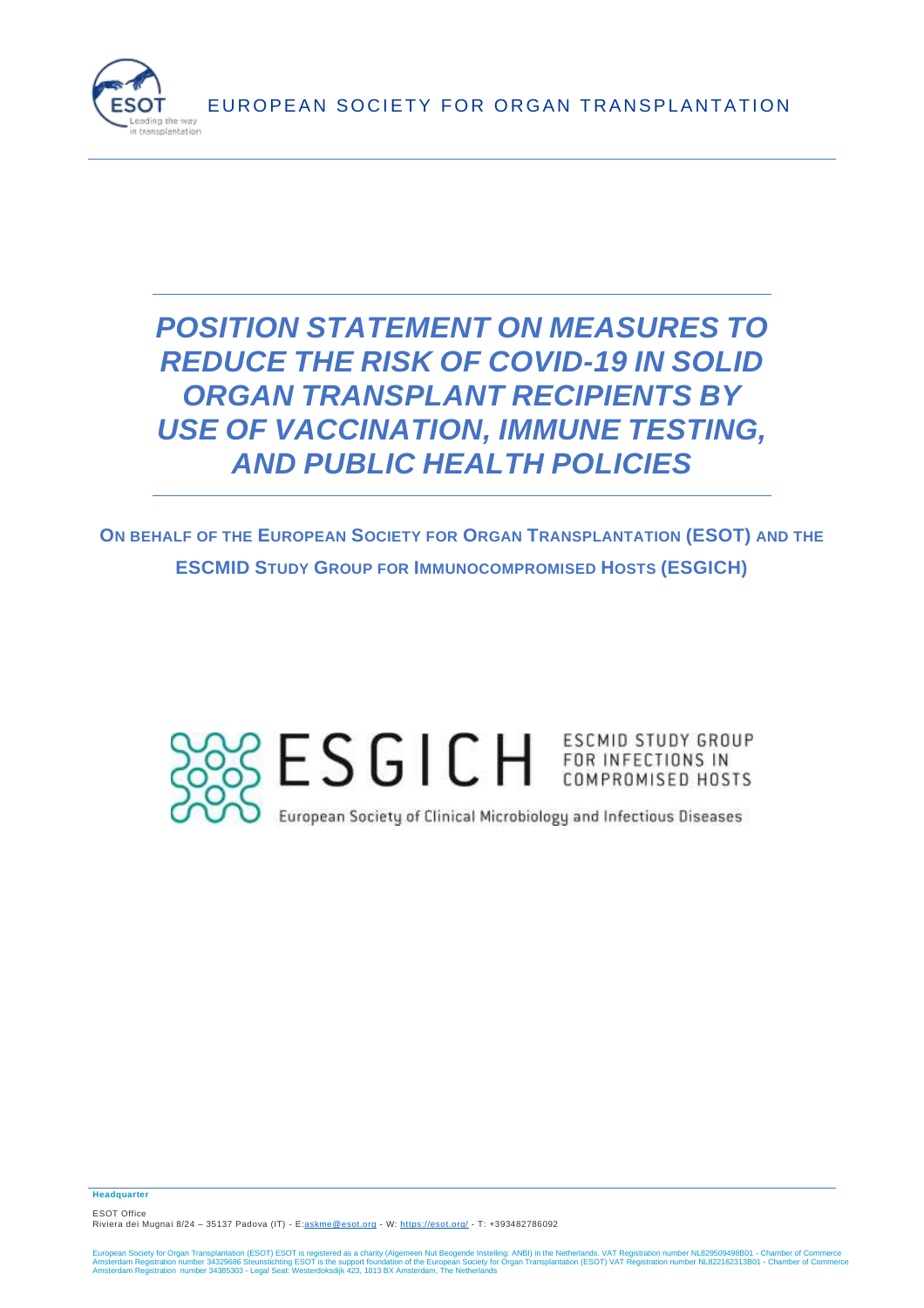

This document represents a position statement by which the European Society of Organ Transplantation (ESOT) and the ESCMID Study Group for Immunocompromised Hosts (ESGICH) aim to provide guidance to clinicians involved in the care of solid organ transplant recipients regarding the management of the risk for SARS-CoV2 infection in the current pandemic scenario, and to advocate for public health policies directed towards protection of this particularly frail population. With the support of the Centre for Evidence in Transplantation, a panel of experts from both societies reviewed the current literature focusing on the effectiveness of immune response following SARS-COv2 vaccination, the interaction with immunosuppressive medication, and the role of antiviral therapies in this context.

The document has been structured by specific questions developed according to the Population Intervention, Compare and Outcome (PICO) format. Recommendations have been developed following a Delphi-like process among the panel of experts.

Because of the rapid evolving evidence, recommendations are subject to periodic update, and despite our effort to report the most current supporting studies, we acknowledge the possibility that at the time of the issue of this statement, some recommendations may be outdated by upcoming studies. Nevertheless, we believe that this position statement is filling a gap in the need for specific guidance and advocacy to mitigate the risk of COVID-19 in solid organ transplant recipients.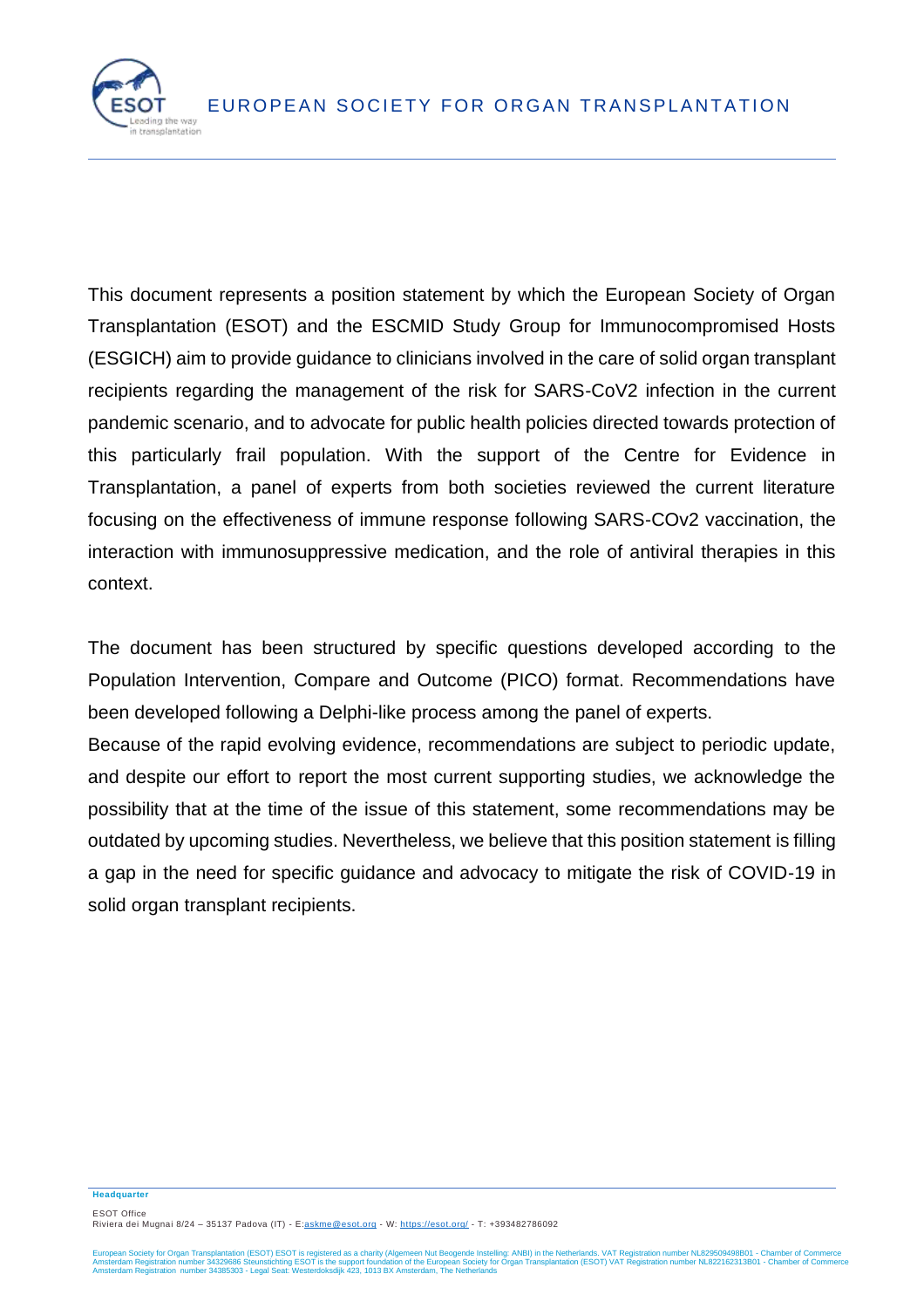

Solid organ transplant recipients (SOTR), which are at significantly higher risk of severe disease and mortality when infected by SARS-Cov2, were prioritized worldwide for vaccination campaigns against SARS-CoV-2. However, because this vulnerable population was excluded from all phase 3 clinical trials conducted on the COVID-19 vaccines currently available in the EU, most of the available evidence comes from observational "real life" studies. The latter suggest that COVID-19 vaccination with mRNA vaccine is safe in SOT recipients, with no excess risk of acute rejection and an incidence of adverse events similar to that reported in the general population (mild injection site pain, 61%; fatigue, 38%; headaches, 32%; myalgias, 15%; chills, 9%; and fever, 4%) (1). On the other hand, several independent studies have reported a significantly lower response rate of SOT recipients to the standard 2-dose scheme of vaccination (2-4). Thus, concerns on the clinical response to vaccination and about the need to monitor and optimize vaccine response in the SOT population have been raised.

#### 1. **Does the third dose of SARS-CoV2 provide clinical efficacy in SOTR as compared to patients receiving two?**

SOTR naïve for the virus have lower antibody response rate to COVID-19 vaccines as compared with the general population (5). It has been reported that only 4-48% of SOTR have detectable IgG after the second dose of COVID-19 vaccine (6). Antibody response appears to be negatively influenced by antimetabolite therapy, older age, high body mass index, and short delay (< 1 year) after transplantation (7)*.* In addition, antibody response rate was different according to the kind of transplant, with liver recipients showing the higher rate of response and renal transplant and thoracic organ recipients showing the least (8).

The lower antibody response following two-dose vaccination is mirrored by a lower clinical efficacy than general population, with about 30% hospitalization rate in breakthrough infections (9), although vaccinated SOTR do show a significantly lower risk of SARS-CoV2 infection than unvaccinated ones (10)*.*

**Headquarter**

ESOT Office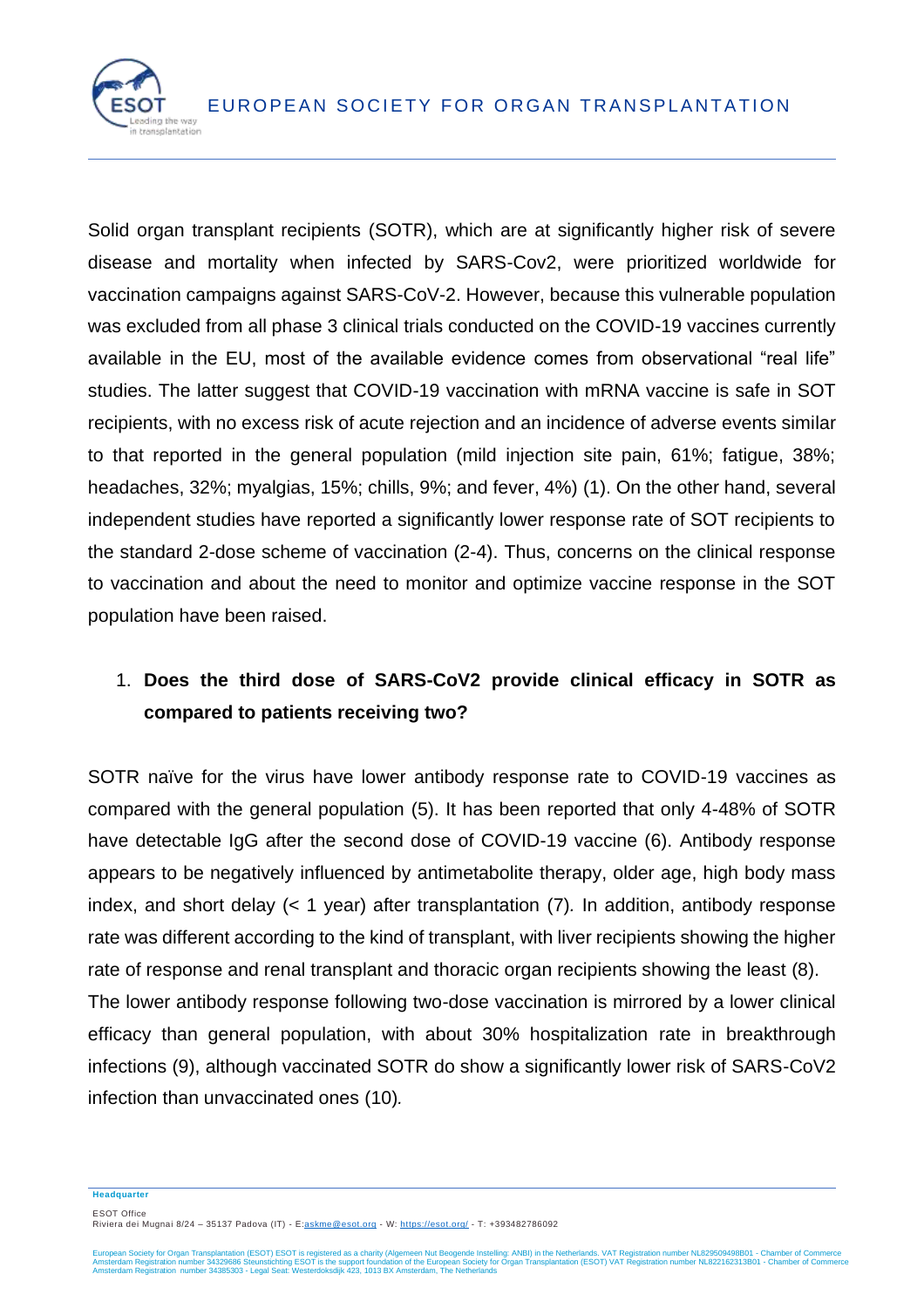

In this scenario, randomized studies show that a third dose of vaccine showed improved efficacy in increasing the rate of antibody response up to 55% 4 weeks after the injection, even if the third dose was a vector-based vaccine (11, 12).

- *Because of an inadequate protection following the two-dose vaccination scheme, it is recommended that all SOTR receive a third dose of either mRNA-based or vectorbased SARS-CoV2 vaccine*.
- **2. Is there evidence that monitoring immune response to SARS-CoV2 vaccination in SOTR has any clinical utility as compared with no monitoring?**

Which of the cellular or the humoral adaptive immune effectors are the most important in conferring protection against COVID-19 after mRNA vaccination (i.e. "mechanistic correlates of protection") is not yet entirely clear. Recent reports have however clearly demonstrated the importance of neutralizing antibodies (13), in particular in vaccinated SOTR (14). Neutralizing antibodies act by binding to the spike protein of SARS-Cov-2, thereby eliminating extracellular viruses and preventing their entry in host's cells: absence of antibody response after vaccination identify patients with no protective immunity against SARS-CoV2 infection (15).

Measuring the neutralizing capacity of patient's serum requires specific *in vitro* assays that are not routinely accessible in the clinical practice. However, high titers of anti-spike (or RBD) IgGs, measured by conventional enzyme-linked immunosorbent assays (ELISA), correlate well with serum neutralizing capacity and vaccine efficacy against symptomatic COVID-19. An additional major advantage of binding antibody assays is that their results can be converted to the WHO international standard (NIBSC code 20/136) and expressed in binding antibody unit (BAU)/ml, making individual results comparable across the various platforms and laboratories (16).

We recommend to use the titer of anti-spike (or RBD) IgG in specific cases to *estimate the level of protection of SOTR against severe COVID-19.*

**Headquarter**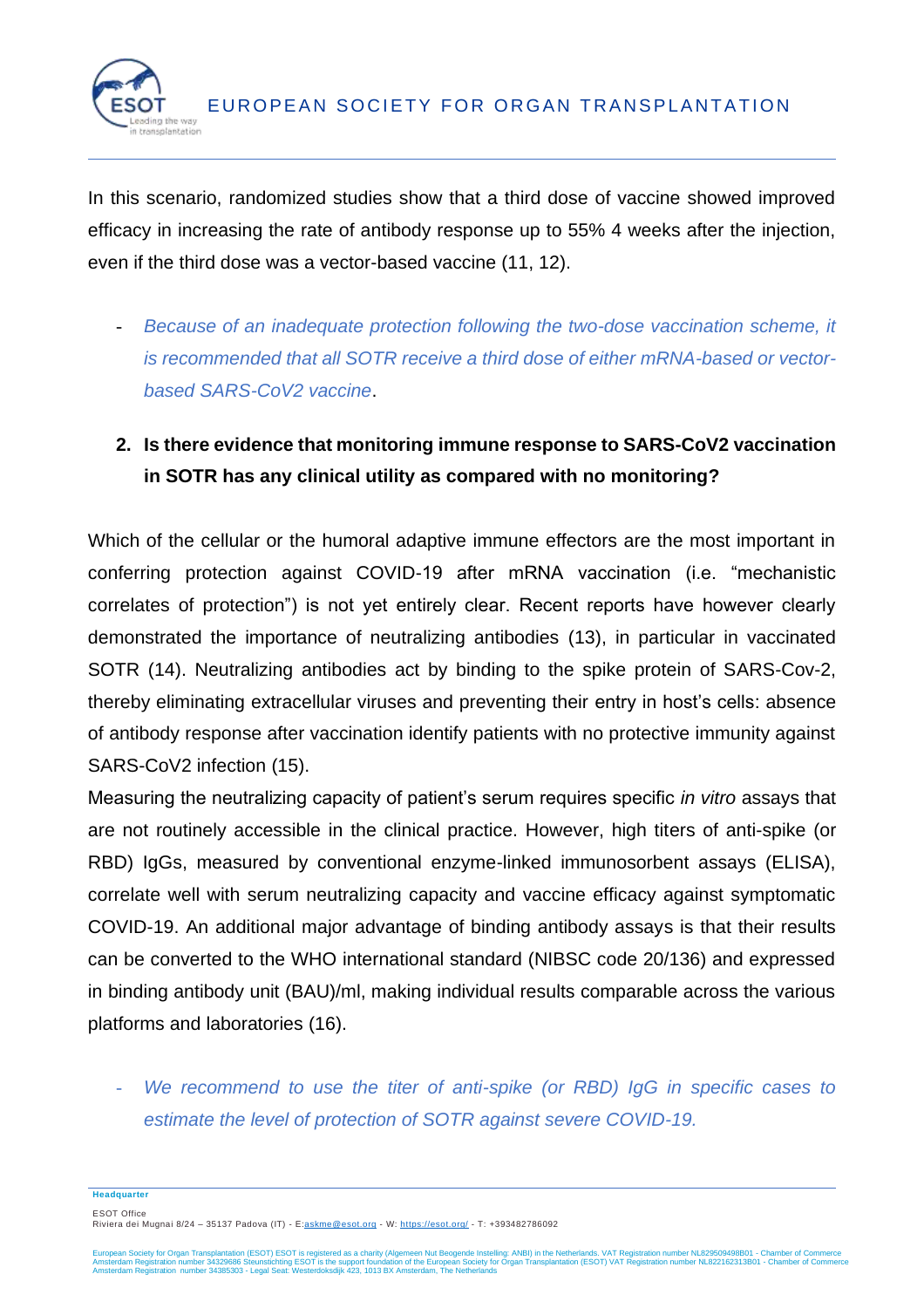

- *Despite the lack of clear consensus regarding the threshold of BAU/ml conferring protection, there is consensus that absence of any detectable antibody response indicates lack of effective protection against severe COVID-19 and may identify patients needing additional protective strategies.* 

## **3. Do SOTR receiving additional doses of vaccine achieve more protection from COVID-19 than those receiving three doses?**

Some SOTR do not develop adequate antibody titers after 3 doses of vaccine. Recent studies suggest that a  $4<sup>th</sup>$  dose of mRNA vaccine is well tolerated and allows inducing antibody response in 45 to 60% in these non-responders to 3 doses (15, 17-19).

Although no data are available in the transplant population, the currently dominant Omicron variant has shown significant immune-escape abilities in the general population receiving two vaccine doses. This immune escape is mitigated by a third dose in the general population and it can be speculated that a fourth dose may elicit increased protection against Omicron variant in SOTR.

- We suggest the administration of additional booster vaccine doses in SOT recipients *that do not have sufficient antibody titers to be protected from the dominant virus variant in circulation.*
- **4. What is the interaction between immunosuppressive therapy and efficacy of SARS-Cov2 vaccine response in SOTR?**

The reduced response to SARS-Cov2 vaccine in SOTR has been discussed previously. Patients on transplant waiting list show a slightly reduced response to vaccination as compared to healthy population, but significantly better than transplant recipients (20, 21). In a single small observational study, anti SARS-CoV2 antibody titer in kidney recipients vaccinated prior to transplant persisted higher than recipients vaccinated after transplant (22).

**Headquarter**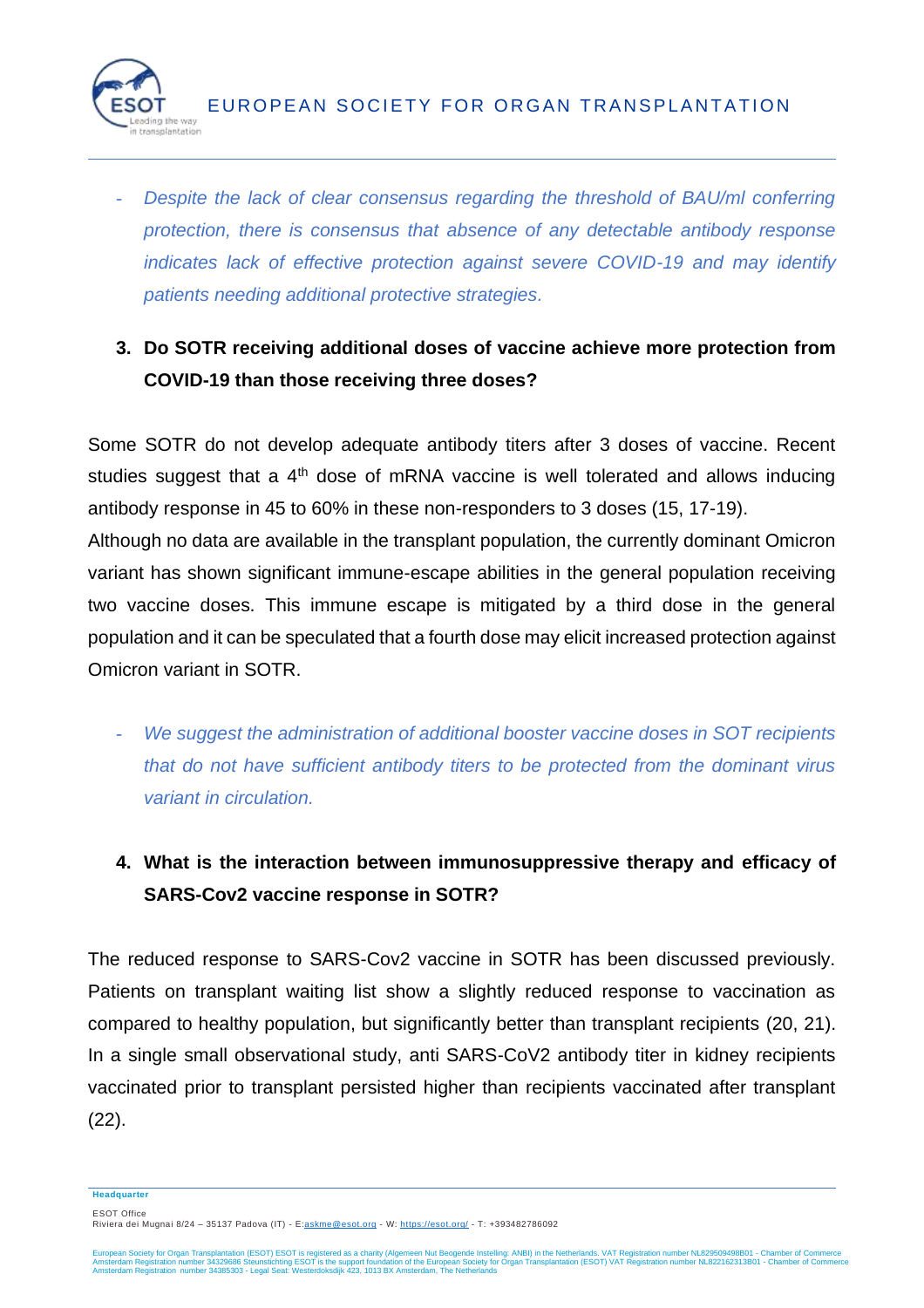

The response rate to COVID-19 vaccination is lower for patients in their first months after transplantation, especially for those that received T or B cell-depleting agents as induction therapy or as treatment for rejection (23, 24).

In addition, steroid, high dose mycophenolate mofetil and belatacept in maintenance regimen have also been associated with a lower rate of vaccine response (23). Although tempting to speculate that a reduction of maintenance immunosuppression would improve the response to vaccine, there is currently no data demonstrating this theory. Furthermore, it is controversial to what extent the advantage in reducing immunosuppression to favor vaccine response is counterbalanced by the risk for rejection or donor specific antibody onset.

- We recommend that all transplant candidates receive full cycle of SARS-Cov2 *vaccine before transplant*
- *Administration of SARS-Cov2 vaccine within the first 3 months after transplantation or lymphocyte depleting therapies has limited efficacy and it is advisable to postpone vaccination*
- *Despite the convincing evidence showing that immunosuppressive drugs, including high dose of mycophenolate derivatives, belatacept, steroids and lymphocyte depleting agents, limit the immune response to the COVID-19 vaccination, the net benefit in reducing or withdrawing these drugs to favor the response to SARS-CoV2 vaccination is still under investigation, and cannot be currently recommended in this context. Nevertheless, in SOT recipients with absence of detectable response to previous vaccine dose, over one year from transplantation with stable graft function and no recent episode of rejection of de novo DSA onset, a reduction or withdrawal of these immunosuppressive drugs before additional vaccine dose can be evaluated, taking into account the epidemiological risk of severe COVD-19 and the individual risk of rejection.*

**Headquarter**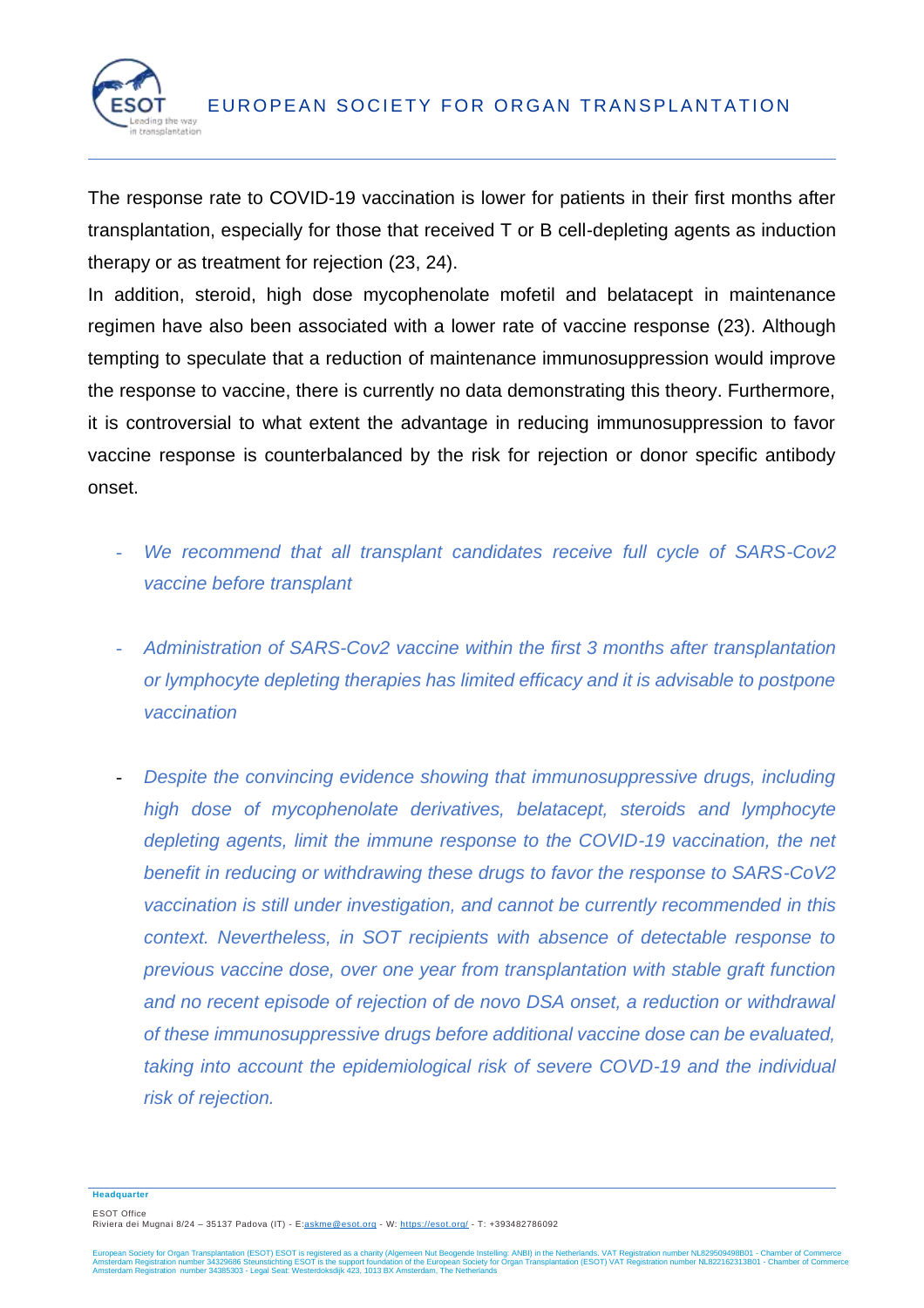

5. **Do SOTR additionally treated with passive immunization achieve greater protective immunity against SARS-CoV2 when compared with SOTR receiving vaccination only?**

A fraction (estimated up to 20%) of SOT recipients do not develop any detectable antibody response after the intensified 3-dose regimen of mRNA vaccine (25). They appear unlikely to respond to a further booster dose and might instead benefit from passive transfer of anti-SARS-CoV-2 monoclonal antibodies as primary prevention strategy with Tixagevimab-Cilgavimab, recently approved for pre-exposure prophylaxis (15, 26). However, there is uncertainty regarding the sensitivity of OMICRON variant to Tixagevimab-Cilgavimab, while it appear sensitive to Sotrovimab which is available for treatment and not approved for prophylaxis (27-29).

- *Pre-exposure prophylaxis with monoclonal antibodies can be considered to prevent severe COVID-19 in patients with no detectable antibody response after 3-dose regimen of SARS-CoV2 vaccine. Administration of these antibodies however prevents the response to any subsequent SARS-CoV2 vaccine for a time period of at least six months.*
- *Caution should be taken into account regarding the potential resistances of emerging variants against approved antibodies*

### **6. Do SOTR require specific public health measures to contain the risk for COVID-19?**

In relation to the higher risk of severe outcomes after SARS-CoV 2 infection and the limited response to vaccination, SOTR represent a fragile population, exposed to a higher risk of mortality and morbidity due to COVID-19. Studies investigating the impact of lifestyle measures or public health policies on the risk for COVID-19 consequences in these patients are limited but support the concept that behavioral preventive measures do have a protective effect (30). In this context current public health policies to contain SARS-Cov2 pandemic

**Headquarter**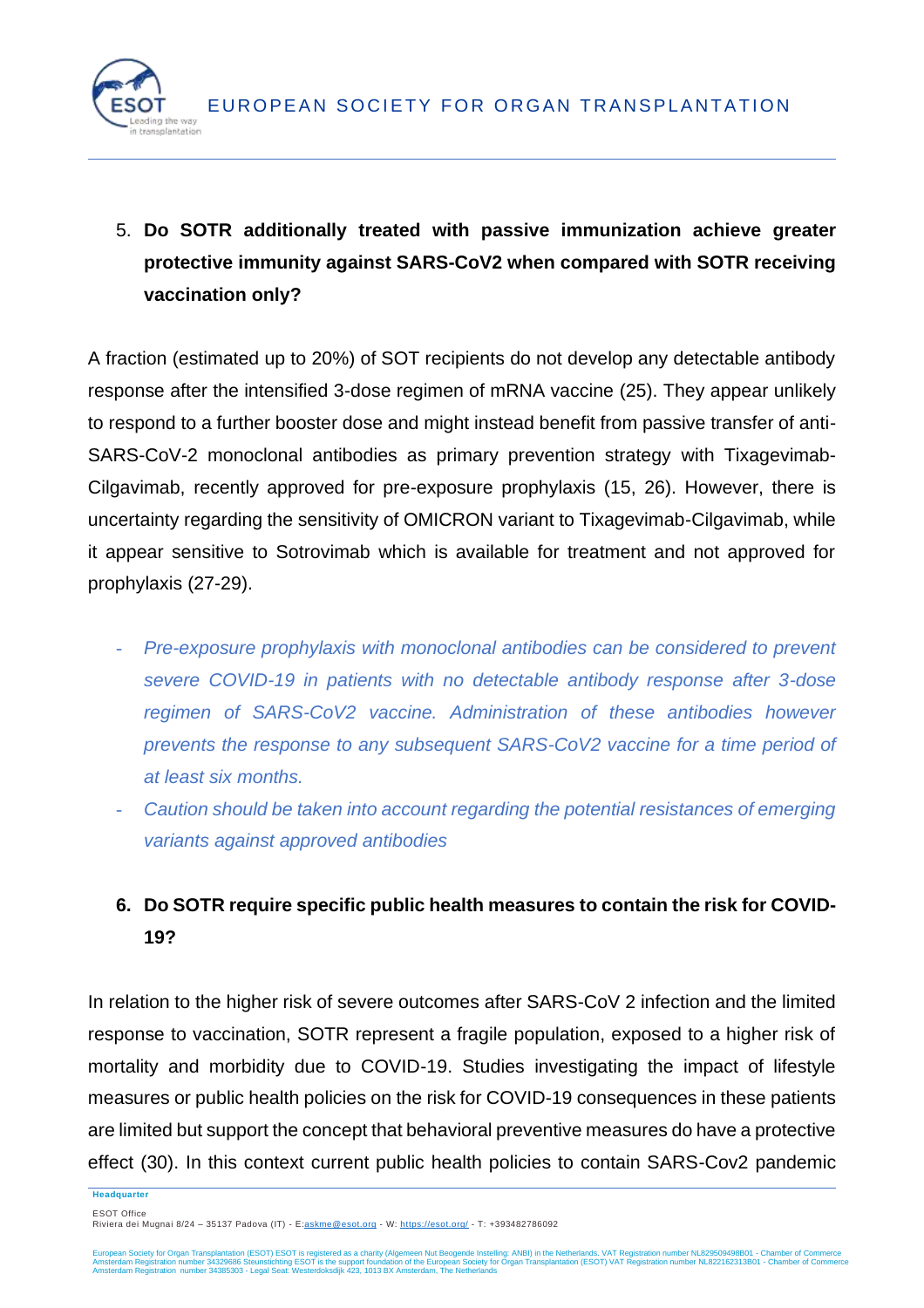

vary widely across different countries, and in the majority of cases there is no specific recommendation for SOTR. We believe that health authorities at different levels need to develop specific recommendations and implement measures to protect these patients.

- *We strongly recommend that regardless of the rules implemented for the general population, SOTR continue to wear masks and keep social distancing every time they need to convene in a crowded open space or in any indoor gathering. We also recommend frequent hand washing.*
- *We recommend that hospital administration provide support to identifying clean paths and safe procedures to avoid contact of transplant patients with hospital areas at high risk of SARS-CoV-2 transmission.*
- *We recommend that healthcare systems identify preferential paths to facilitate early treatment with monoclonal antibodies and novel antivirals for transplant patients with SARS-CoV-2 infection"*

The scope of this statement is to provide guidance and support to the transplant community in protecting transplant recipients from SARS-CoV2 adverse consequences. However, the evidences supporting this statement are rapidly evolving, therefore recommendations will be frequently revised according with the most updated literature. We welcome comments from ESOT membership, including suggestions, additional questions, and advice for new upcoming papers to be considered for future updates.

Members of the panel:

Olivier Thaunat <sup>a</sup>, Paolo Antonio Grossi <sup>b</sup>, Umberto Cillo <sup>c</sup>, Jose Maria Aguado <sup>d</sup>, Carlos Cervera <sup>e</sup> Liset Pengel <sup>f</sup> and Luciano Potena <sup>g</sup>

#### **Headquarter**

ESOT Office

Riviera dei Mugnai 8/24 – 35137 Padova (IT) - E[:askme@esot.org](mailto:askme@esot.org) - W:<https://esot.org/> - T: +3934[82786092](tel:+39%20348%202786092)

European Society for Organ Transplantation (ESOT) ESOT is registered as a charity (Algemeen Nut Beogende Instelling: ANBI) in the Netherlands. VAT Registration number NL829509498B01 - Chamber of Commerce<br>Amsterdam Registra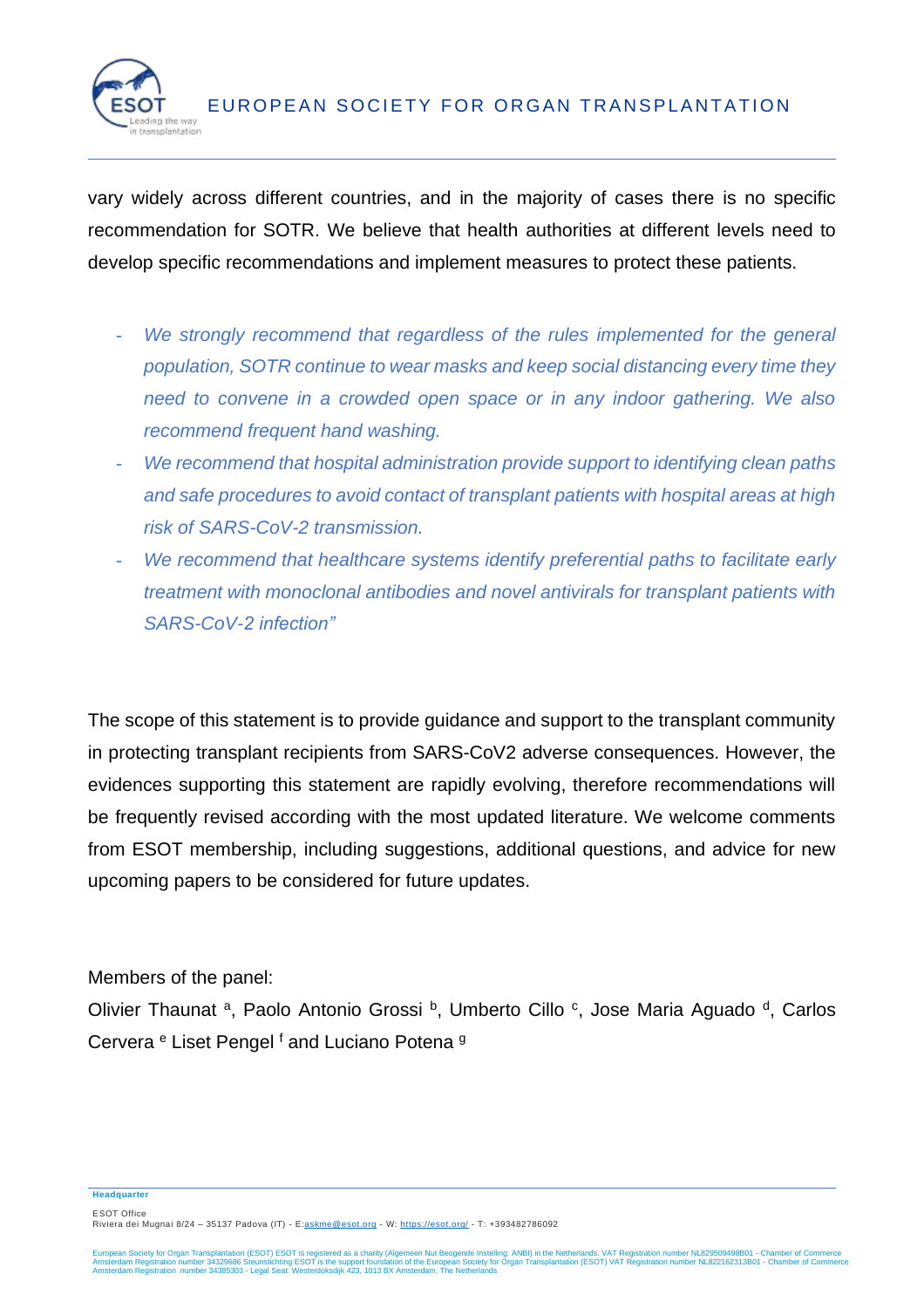

<sup>a</sup> Department of Transplantation Nephrology and Clinical Immunology Hospices Civils de Lyon, Claude Bernard Lyon I University, INSERM Unit 1111, Lyon, France.

b Infectious and Tropical Diseases Unit, Department of Medicine and Surgery, University of Insubria, Varese, Italy.

<sup>c</sup> HPB Sugery and Liver Transplant Unit, Hepatology Department, Padova University Hospital, Padova, Italy.

<sup>d</sup> Unit of Infectious Diseases, Instituto de Investigación Sanitaria Hospital "12 de Octubre". Universidad Complutense de Madrid. Centro de Investigación Biomédica en Red de Enfermedades Infecciosas (CIBERINFEC), Madrid, Spain.

<sup>e</sup> Transplant Infectious Diseases, Department of Medicine, University of Alberta, Canada <sup>f</sup> Centre for Evidence in Transplantation, Nuffield Department of Surgical Sciences, University of Oxford, Oxford, United Kingdom.

<sup>g</sup> Heart Failure and Transplant Unit, IRCCS Azienda Ospedaliero Universitaria di Bologna, Italy.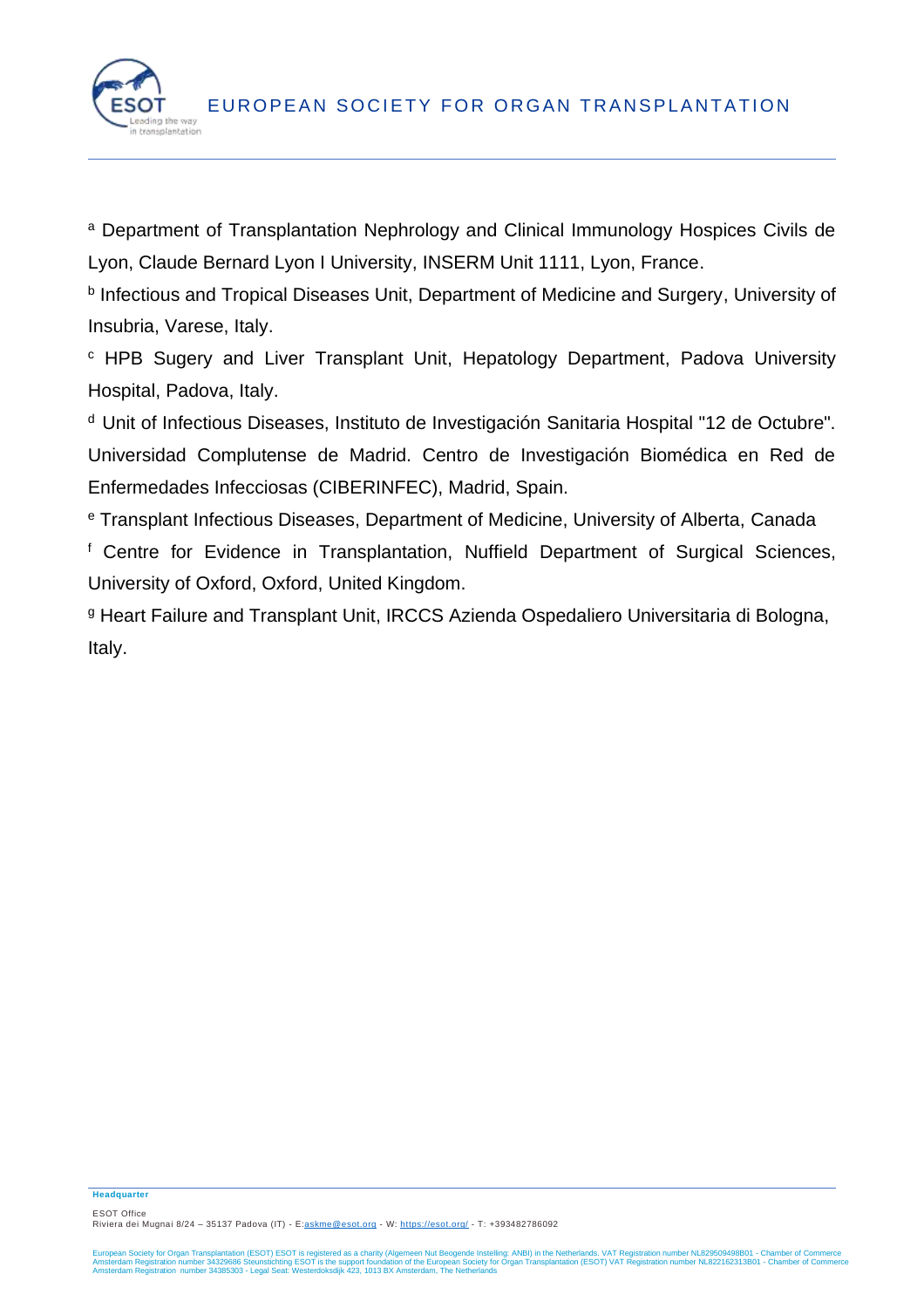

#### **References**

- 1. Ou MT, Boyarsky BJ, Motter JD, Greenberg RS, Teles AT, Ruddy JA, et al. Safety and Reactogenicity of 2 Doses of SARS-CoV-2 Vaccination in Solid Organ Transplant Recipients. Transplantation. 2021;105(10):2170-4.
- 2. Bruminhent J, Setthaudom C, Chaumdee P, Boongird S, Kiertiburanakul S, Malathum K, et al. SARS-CoV-2-specific Humoral and Cell-mediated Immune Responses after Immunization with Inactivated COVID-19 Vaccine in Kidney Transplant Recipients (CVIM 1 Study). Am J Transplant. 2021;[ online ahead of print].
- 3. Ruether DF, Schaub GM, Duengelhoef PM, Haag F, Brehm TT, Fathi A, et al. SARS-CoV2-specific humoral and T-cell immune response after second vaccination in liver cirrhosis and transplant patients. Clin Gastroenterol Hepatol. 2021;[online ahead of print].
- 4. Yanis A, Haddadin Z, Spieker AJ, Waqfi D, Rankin DA, Talj R, et al. Humoral and cellular immune responses to the SARS-CoV-2 BNT162b2 vaccine among a cohort of solid organ transplant recipients and healthy controls. Transpl Infect Dis. 2021;[online ahead of print]:e13772.
- 5. Boyarsky BJ, Werbel WA, Avery RK, Tobian AAR, Massie AB, Segev DL, et al. Antibody Response to 2-Dose SARS-CoV-2 mRNA Vaccine Series in Solid Organ Transplant Recipients. JAMA. 2021;325(21):2204-6.
- 6. Caillard S, Thaunat O. COVID-19 vaccination in kidney transplant recipients. Nat Rev Nephrol. 2021;17(12):785-7.
- 7. Guarino M, Cossiga V, Esposito I, Alessandro F, Morisco F. Effectiveness of SARS-Cov-2 vaccination in liver transplanted patients: the debate is open! J Hepatol. 2021;76(1):237-9.
- 8. Marion O, Del Bello A, Abravanel F, Couat C, Faguer S, Esposito L, et al. Safety and Immunogenicity of Anti-SARS-CoV-2 Messenger RNA Vaccines in Recipients of Solid Organ Transplants. Ann Intern Med. 2021;174(9):1336-8.
- 9. Villanego F, Cazorla JM, Vigara LA, Garcia T, Trujillo T, Montiel N, et al. Protecting kidney transplant recipients against SARS-CoV-2 infection: A third dose of vaccine is necessary now. Am J Transplant. 2021;[online ahead of print].
- 10.Aslam S, Liu J, Sigler R, Syed RR, Tu XM, Little SJ, et al. COVID-19 vaccination is protective of clinical disease in solid organ transplant recipients. Transpl Infect Dis. 2022;[online ahead of print].
- 11.Hall VG, Ferreira VH, Ku T, Ierullo M, Majchrzak-Kita B, Chaparro C, et al. Randomized Trial of a Third Dose of mRNA-1273 Vaccine in Transplant Recipients. N Engl J Med. 2021;385(13):1244-6.
- 12. Reindl-Schwaighofer R, Heinzel A, Mayrdorfer M, Jabbour R, Hofbauer TM, Merrelaar A, et al. Comparison of SARS-CoV-2 Antibody Response 4 Weeks After

**Headquarter**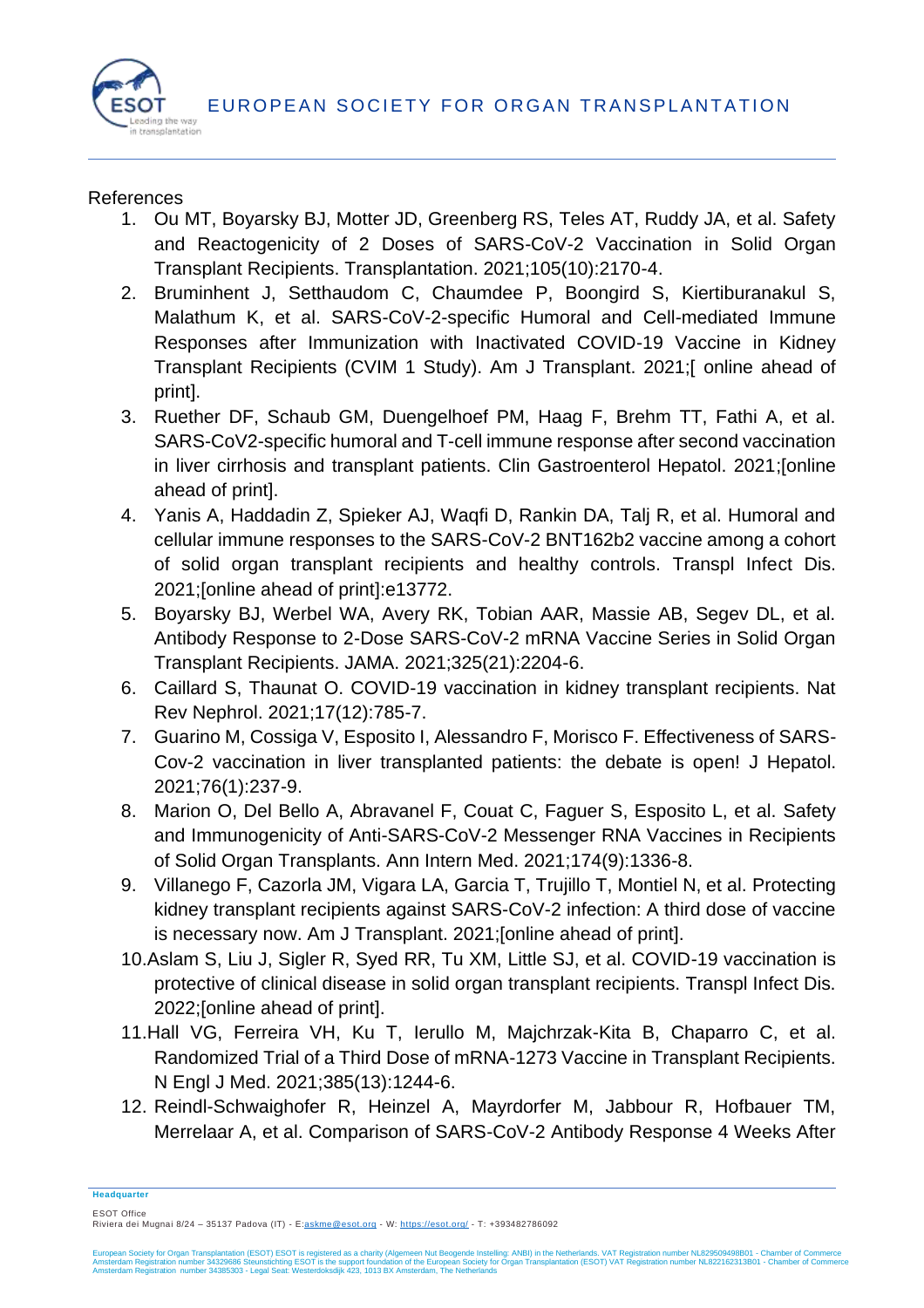

Homologous vs Heterologous Third Vaccine Dose in Kidney Transplant Recipients: A Randomized Clinical Trial. JAMA Intern Med. 2021;182(2):165-71.

- 13. Khoury DS, Cromer D, Reynaldi A, Schlub TE, Wheatley AK, Juno JA, et al. Neutralizing antibody levels are highly predictive of immune protection from symptomatic SARS-CoV-2 infection. Nat Med. 2021;27(7):1205-11.
- 14. Charmetant X, Espi M, Benotmane I, Barateau V, Heibel F, Buron F, et al. Infection or a third dose of mRNA vaccine elicit neutralizing antibody responses against SARS-CoV-2 in kidney transplant recipients. Sci Transl Med. 2022;[online ahead of print]:eabl6141.
- 15. Ducloux D, Bamoulid J, Chabannes M, Colladant M, Munshi A, Roubiou C, et al. Current vaccine strategies against SARS\_CoV-2 only poorly protect kidney transplant recipients. J Infect. 2022;[online ahead of print].
- 16. Feng S, Phillips DJ, White T, Sayal H, Aley PK, Bibi S, et al. Correlates of protection against symptomatic and asymptomatic SARS-CoV-2 infection. Nat Med. 2021;27(11):2032-40.
- 17. Caillard S, Thaunat O, Benotmane I, Masset C, Blancho G. Antibody Response to a Fourth Messenger RNA COVID-19 Vaccine Dose in Kidney Transplant Recipients: A Case Series. Ann Intern Med. 2022;[online ahead of print].
- 18. Alejo JL, Mitchell J, Chiang TP, Abedon AT, Boyarsky BJ, Avery RK, et al. Antibody Response to a Fourth Dose of a SARS-CoV-2 Vaccine in Solid Organ Transplant Recipients: A Case Series. Transplantation. 2021;105(12):e280-e1.
- 19. Kamar N, Abravanel F, Marion O, Romieu-Mourez R, Couat C, Del Bello A, et al. Assessment of 4 Doses of SARS-CoV-2 Messenger RNA-Based Vaccine in Recipients of a Solid Organ Transplant. JAMA netw. 2021;4(11):e2136030.
- 20. Akyol M, Cevik E, Ucku D, Tanriover C, Afsar B, Kanbay A, et al. Immunogenicity of SARS-CoV-2 mRNA vaccine in dialysis and kidney transplant patients: A systematic review. Tuberk. 2021;69(4):547-60.
- 21. Calleri A, Saracco M, Pittaluga F, Cavallo R, Romagnoli R, Martini S. Seroconversion after COVID-19 vaccination in patients awaiting liver transplant: fact or fancy? Liver Transpl. 2021;[online ahead of print].
- 22. Grupper A, Katchman E, Ben-Yehoyada M, Rabinowich L, Schwartz D, Schwartz IF, et al. Kidney transplant recipients vaccinated before transplantation maintain superior humoral response to SARS-CoV-2 vaccine. Clin Transplant. 2021;[online ahead of print]:e14478.
- 23. Marion O, Del Bello A, Abravanel F, Faguer S, Esposito L, Laure Hebral A, et al. Predictive Factors for Humoral Response After 2-dose SARS-CoV-2 Vaccine in Solid Organ Transplant Patients. Transplant Direct. 2022;8(1):e1248.
- 24. Spinner JA, Julien CL, Olayinka L, Dreyer WJ, Bocchini CE, Munoz FM, et al. SARS-CoV-2 anti-spike antibodies after vaccination in pediatric heart transplantation: A first report. J Heart Lung Transplant. 2021;[online ahead of print].

**Headquarter**

ESOT Office Riviera dei Mugnai 8/24 – 35137 Padova (IT) - E[:askme@esot.org](mailto:askme@esot.org) - W:<https://esot.org/> - T: +3934[82786092](tel:+39%20348%202786092)